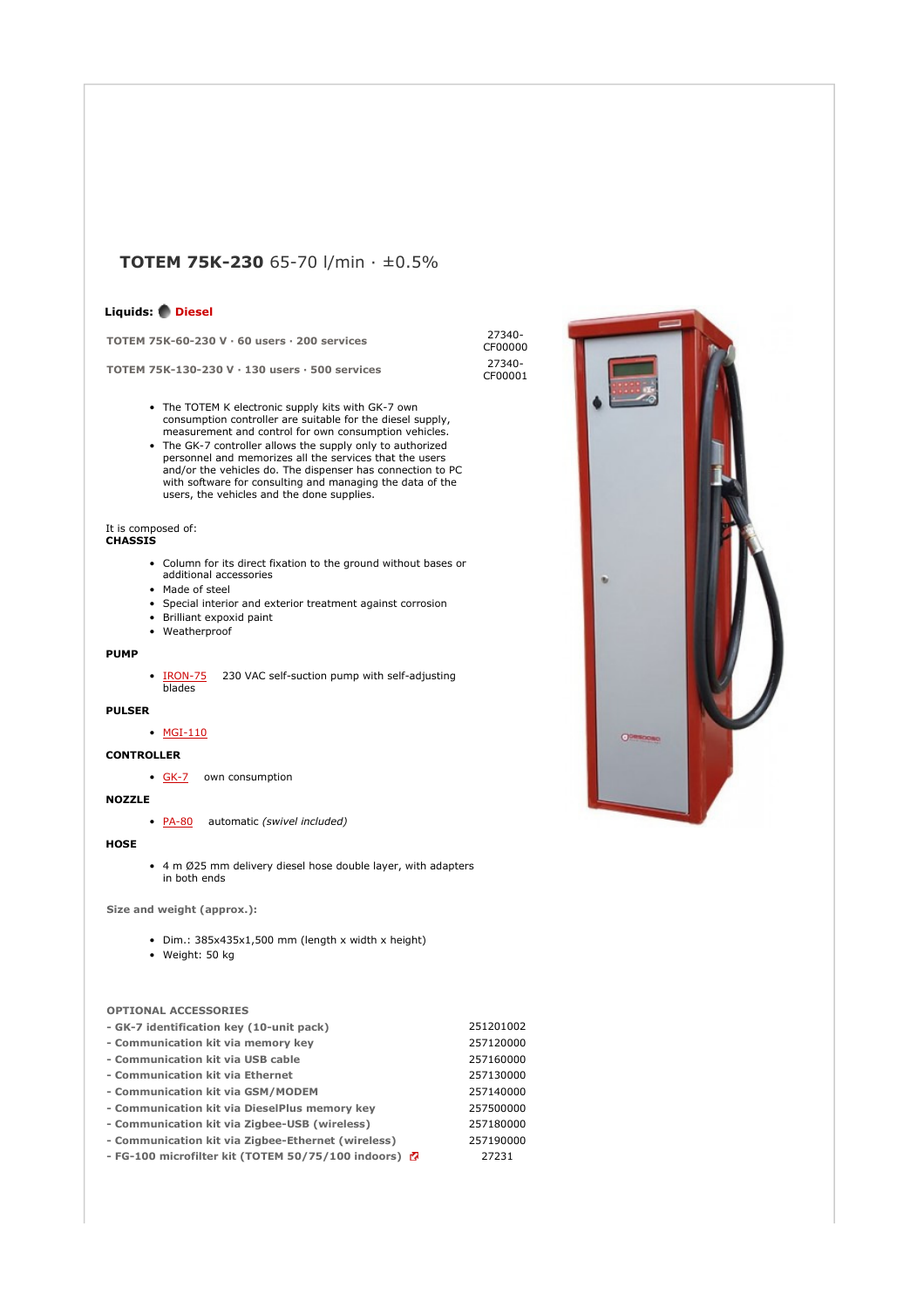

©2008 **GESPASA · TOT COMERCIAL S.A. ·** NIF A25031154 · Partida Horta d'Amunt s/n · Apartat de Correus núm. 149 · 25600 · BALAGUER (Lleida) SPAIN

Tel.: **++34 (9)73 45 10 72** · Fax: ++34 **(9)73 44 84 00** · PRIVACY POLICY · www.cenics.net